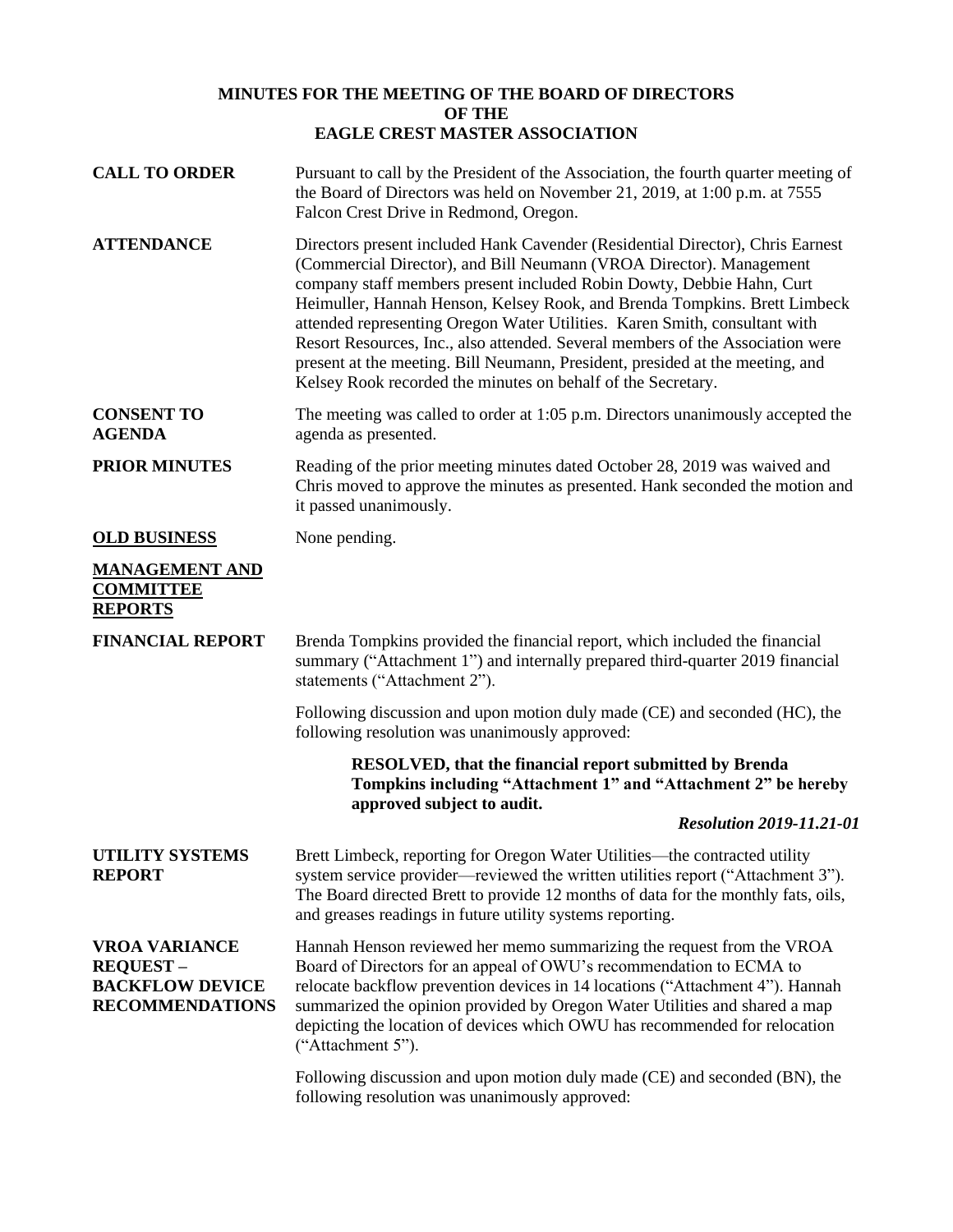|                                                            | RESOLVED, that the backflow standard device installation variance<br>request submitted by VROA for 14 backflow prevention devices be<br>denied.                                                                                                                                                                                                                                                                                                                                      |
|------------------------------------------------------------|--------------------------------------------------------------------------------------------------------------------------------------------------------------------------------------------------------------------------------------------------------------------------------------------------------------------------------------------------------------------------------------------------------------------------------------------------------------------------------------|
|                                                            | <b>Resolution 2019-11-21.02</b>                                                                                                                                                                                                                                                                                                                                                                                                                                                      |
|                                                            | Following discussion and upon motion duly made (CE) and seconded (BN), the<br>following resolution was unanimously approved:                                                                                                                                                                                                                                                                                                                                                         |
|                                                            | RESOLVED, that VROA shall be required to relocate the 14<br>backflow prevention devices identified per "Attachment 5" by no<br>later than May 1, 2020, with the option of securing an advance from<br><b>ECMA's Utility Reserve funds for the actual cost of backflow device</b><br>relocations not to exceed \$30,000, which advance is to be repaid<br>within two years from time of draw at an annual interest rate of 1%.                                                        |
|                                                            | <b>Resolution 2019-11-21.03</b>                                                                                                                                                                                                                                                                                                                                                                                                                                                      |
|                                                            | Hank asked whether there are any other residential dwellings which have not yet<br>installed the required backflow prevention device. Debbie explained that there are<br>attached dwellings that are in the alternate installation application process with<br>OWU.                                                                                                                                                                                                                  |
| <b>OPERATIONS</b><br><b>REPORT</b>                         | Hannah Henson presented the written operations report ("Attachment 6"). The<br>Board directed management not to stripe the mail station on Mountain Quail<br>Drive and to research potential locations for the potential future installation of<br>additional mailboxes for Fairway Vista and River View Vista whole unit owners.<br>Directors also instructed management to provide a landscaping plan for the<br>upcoming revitalization of the front entry prior to installation. |
| <b>RESERVE EXPENSE</b><br><b>REPORT</b>                    | Karen Smith presented the Evaluation of Reserve Account Expenditures vs.<br>Budget per 2019 Reserve Study ("Attachment 7") noting there are several<br>variances requiring Board approval.                                                                                                                                                                                                                                                                                           |
|                                                            | Following discussion and upon motion duly made (HC) and seconded (CE), the<br>following resolution was unanimously approved:                                                                                                                                                                                                                                                                                                                                                         |
|                                                            | <b>RESOLVED, that the Evaluation of Reserve Account Expenditures</b><br>vs. Budget per 2019 Reserve Study ("Attachment 7") be approved,<br>including the variances as noted in highlighting on the report.                                                                                                                                                                                                                                                                           |
|                                                            | <b>Resolution 2019-11-21.04</b>                                                                                                                                                                                                                                                                                                                                                                                                                                                      |
| <b>GOLF OVERSIGHT</b><br><b>COMMITTE</b>                   | Kelsey Rook reported on behalf of committee chair Mike Bessonette that there is<br>no new activity from the committee.                                                                                                                                                                                                                                                                                                                                                               |
| <b>ENVIRONMENTAL</b><br><b>CONTROL</b><br><b>COMMITTEE</b> | Jim Madison, committee chair, reported approval of one new application for a<br>monument sign at the Lodge at Eagle Crest                                                                                                                                                                                                                                                                                                                                                            |
| <b>COVENANT</b><br><b>COMPLIANCE</b><br><b>COMMITTEE</b>   | Hank Cavender, committee chair, reported that while the committee has no new<br>activity, there is a vacancy. Hank recommended that Directors evaluate the<br>communications distributed by sub-associations to their owners for their accuracy<br>and adherence to the governing documents. The Board directed management to<br>research a community association board education program or workshop for<br>Directors in 2020.                                                      |
| <b>CONTRACTS</b><br><b>MANAGEMENT</b>                      | Bill Neumann reported that the committee plans to meet again in first quarter<br>2020 to renew committee member terms and to select a new chairperson. At their                                                                                                                                                                                                                                                                                                                      |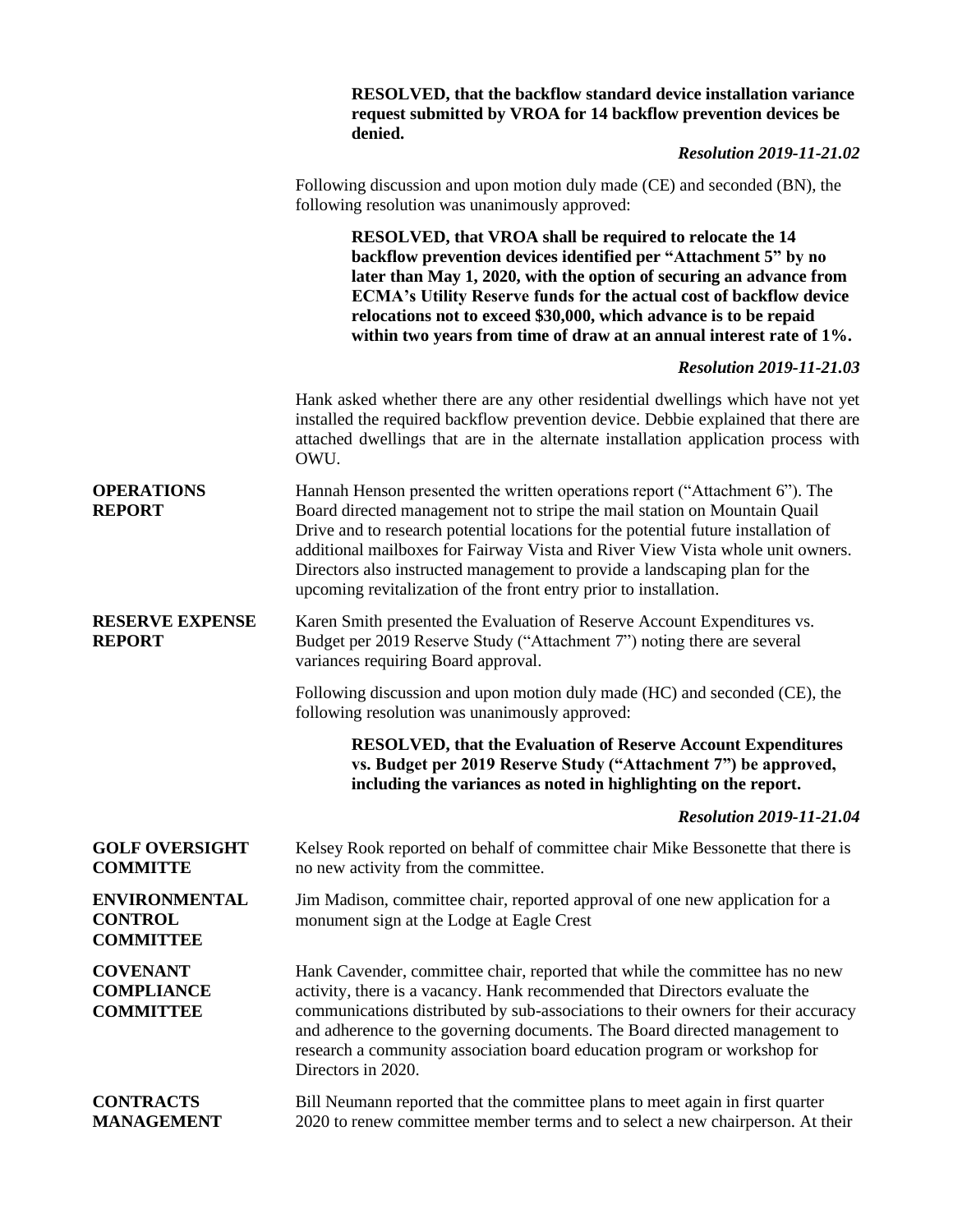| <b>COMMITTEE</b>                                                  | previous meeting, the committee reviewed the service contracts for landscaping<br>and pools and spas and recommends the contracts be awarded to the current<br>vendor, Eagle Crest Management.                                                                                                                                                                                                                                                                                                                                                                                                                                                                   |
|-------------------------------------------------------------------|------------------------------------------------------------------------------------------------------------------------------------------------------------------------------------------------------------------------------------------------------------------------------------------------------------------------------------------------------------------------------------------------------------------------------------------------------------------------------------------------------------------------------------------------------------------------------------------------------------------------------------------------------------------|
| <b>JOINT USE SYSTEMS</b><br><b>EVALUATION</b><br><b>COMMITTEE</b> | Kelsey Rook provided a verbal report on behalf of committee member and<br>ECMA representative Mike Besonnette. Kelsey noted that the Board was<br>provided the committee's proposed draft Resort Sports Center access policies<br>which will be discussed during Unfinished Business.                                                                                                                                                                                                                                                                                                                                                                            |
| <b>SCHEDULED 4TH</b><br><b>QUARTER BUSINESS</b>                   |                                                                                                                                                                                                                                                                                                                                                                                                                                                                                                                                                                                                                                                                  |
| <b>ELECTION OF</b><br><b>OFFICERS</b>                             | Following nominations by directors, and upon motion duly made (HC) and<br>seconded (CE), the following resolution was unanimously approved:                                                                                                                                                                                                                                                                                                                                                                                                                                                                                                                      |
|                                                                   | RESOLVED, that the following persons are elected to the corporate<br>offices set forth opposite their respective names, to serve until the<br>next meeting of directors following the members' annual meeting in<br>2020, and until their respective successors shall be elected and<br>qualified:                                                                                                                                                                                                                                                                                                                                                               |
|                                                                   | <b>Bill Neumann - President</b>                                                                                                                                                                                                                                                                                                                                                                                                                                                                                                                                                                                                                                  |
|                                                                   | <b>Mark Hunt - Vice President</b>                                                                                                                                                                                                                                                                                                                                                                                                                                                                                                                                                                                                                                |
|                                                                   | <b>Hank Cavender - Secretary</b>                                                                                                                                                                                                                                                                                                                                                                                                                                                                                                                                                                                                                                 |
|                                                                   | <b>Chris Earnest - Treasurer</b><br><b>Resolution 2019-11-21.05</b>                                                                                                                                                                                                                                                                                                                                                                                                                                                                                                                                                                                              |
| <b>TRAVEL/LODGING</b><br><b>EXPENSE POLICY</b>                    | Directors reviewed and affirmed the current expense policy for the 2019/2020<br>board year. The current policy is copied here for reference purposes:                                                                                                                                                                                                                                                                                                                                                                                                                                                                                                            |
|                                                                   | "Transportation costs are allowed based on the most prudent mode of travel as<br>determined by each director. If driving, a mileage rate will be paid at the then<br>current IRS mileage rate. Air travel will be reimbursed at cost. Lodging, as<br>needed to accommodate for the meeting schedules (1-2 nights), will be provided<br>by the Association at the resort property. In addition, communication costs will be<br>reimbursed to directors at cost upon receipt of a bill."                                                                                                                                                                           |
|                                                                   | Following discussion, and upon motion duly made (CE) and seconded (HC), the<br>following resolution was unanimously approved:                                                                                                                                                                                                                                                                                                                                                                                                                                                                                                                                    |
|                                                                   | RESOLVED, that the 2019/2020 Travel/Lodging Expense Policy be<br>hereby approved.                                                                                                                                                                                                                                                                                                                                                                                                                                                                                                                                                                                |
|                                                                   | <b>Resolution 2019-11-21.06</b>                                                                                                                                                                                                                                                                                                                                                                                                                                                                                                                                                                                                                                  |
| 2020 ASSOCIATION<br><b>BUDGET</b>                                 | Robin Dowty presented the proposed 2020 Association Budgets, including the<br>draft Facilities budget ("Attachment 8"), draft Utilities budget ("Attachment 9"),<br>and draft Sports Center operations budget ("Attachment 10"). All budgets were<br>studied and discussed at a prior work session attended by Directors and<br>management. The Board directed Robin to remove the \$20,000 meter relocate line<br>item from the Facilities budget as this work is not planned to occur in 2020.<br>Robin noted that the 2020 ECMA consolidated dues and fees represent a \$13<br>increase per month, per whole-owned dwelling unit in comparison to 2019 rates. |
|                                                                   | Karen Smith provided the proposed 2020 Association Reserve Studies for<br>Facilities ("Attachment 11"), Utilities ("Attachment 12"), and the Water System                                                                                                                                                                                                                                                                                                                                                                                                                                                                                                        |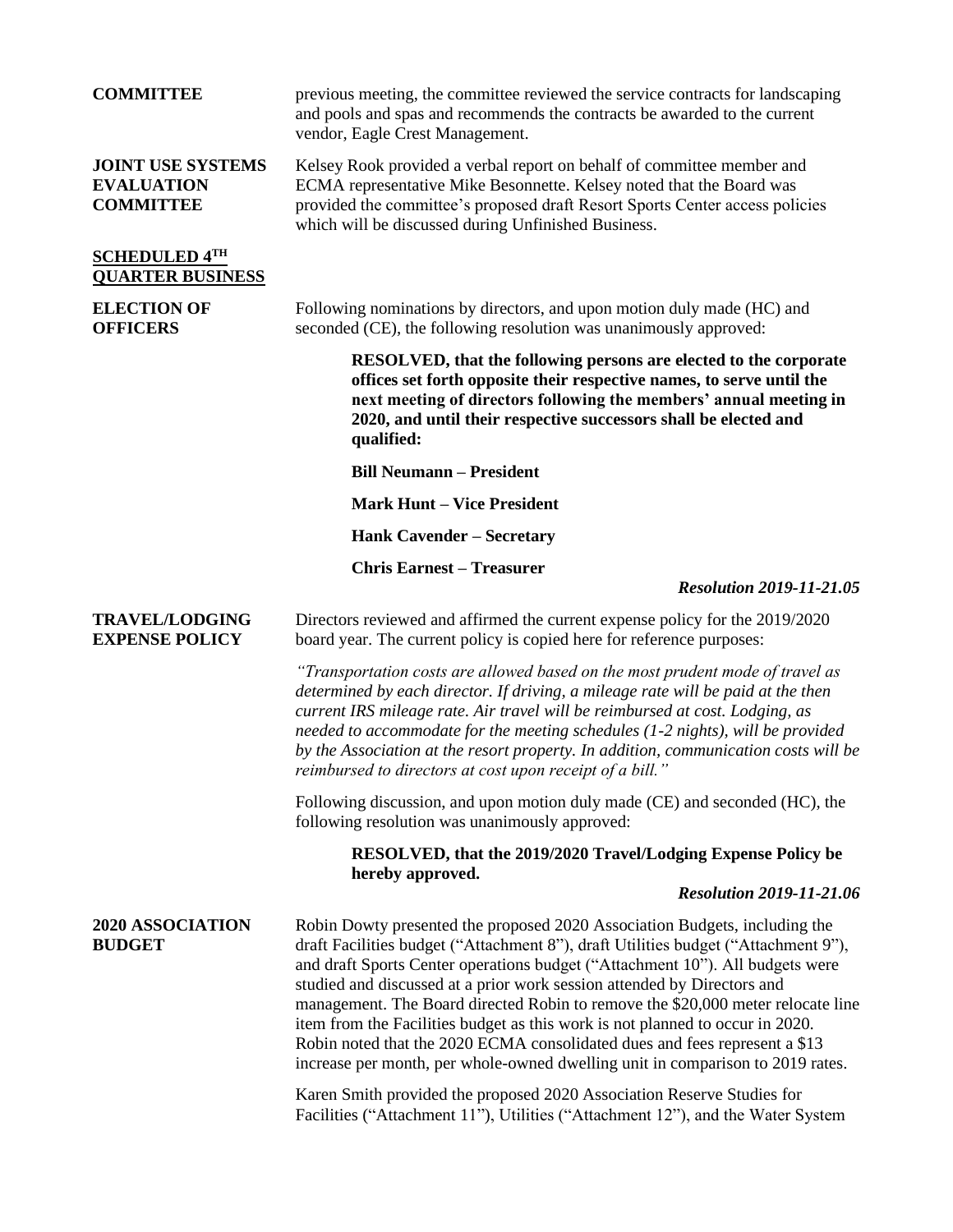Infrastructure Repair Estimation Plan or "WIREP" ("Attachment 13"). Karen noted that the 2020 Golf Reserve Study will be presented at or before the regular first quarter 2020 meeting. Karen also reminded directors that Resort Resources, Inc. will present specific expenses for approval at the first quarter board meeting, continuing the process by which pre-approval is obtained for planned reserve expenditures.

Following discussion and upon motion duly made (CE) and seconded (HC), the following resolution was unanimously approved:

> **RESOLVED, that the 2020 Eagle Crest Master Association budgets for Facilities ("Attachment 8"), Utility operations ("Attachment 9"), and Sports Center operation ("Attachment 10") be approved as submitted, with one revision removing \$20,000 budgeted for water meter relocation from the Facilities budget; and**

> **BE IT FURTHER RESOLVED, that the 2020 Association dues shall be assessed at \$76.00 per month, per assessment unit; and**

> **BE IT FURTHER RESOLVED, that the 2020 Association water and sewer rates shall be assessed at \$70.00 per month, per connection; and**

> **BE IT FURTHER RESOLVED, that the Sports Center annual Unit Fee be increased to \$364.19 per Unit and the annual Owner Fee increased to \$30 per Owner, as those terms are defined in the Sports Center Lease; and**

**BE IT FURTHER RESOLVED, that the Sports Center annual Unit Fee for Ridge at Eagle Crest Owners be increased to \$139.66 per Unit and the annual Owner Fee be increased to \$10.62 per Owner, as those terms are defined in the Joint Use Easement Agreement; and**

**BE IT FURTHER RESOLVED, that the 2020 updates to the Association's Facilities Reserve Study ("Attachment 11"), Utility Reserve Study ("Attachment 12"), and WIREP Reserve Study ("Attachment 13") be approved as submitted with the financial assumptions and contributions as recommended, and with the understanding that the 2020 Golf Reserve Study will submitted at a later date.**

## *Resolution 2019-11-21.07*

**REAUTHORIZE SIGNING AUTHORITY FOR 2020** Following discussion, and upon motion duly made (CE) and seconded (HC), the following resolution was unanimously approved: **RESOLVED, that Chris Earnest and Curt Heimuller be appointed as authorized signers for the Eagle Crest Master Association, effective for calendar year 2020.**  *Resolution 2019-11-21.08* **2020 RESERVE FUND INVESTMENTS AUTHORITY** Following discussion, and upon motion duly made (CE) and seconded (HC), the following resolution was unanimously approved: **RESOLVED, that the Board adopts the reserve fund investment policy and authorizes Chris Earnest, Curt Heimuller and Brenda**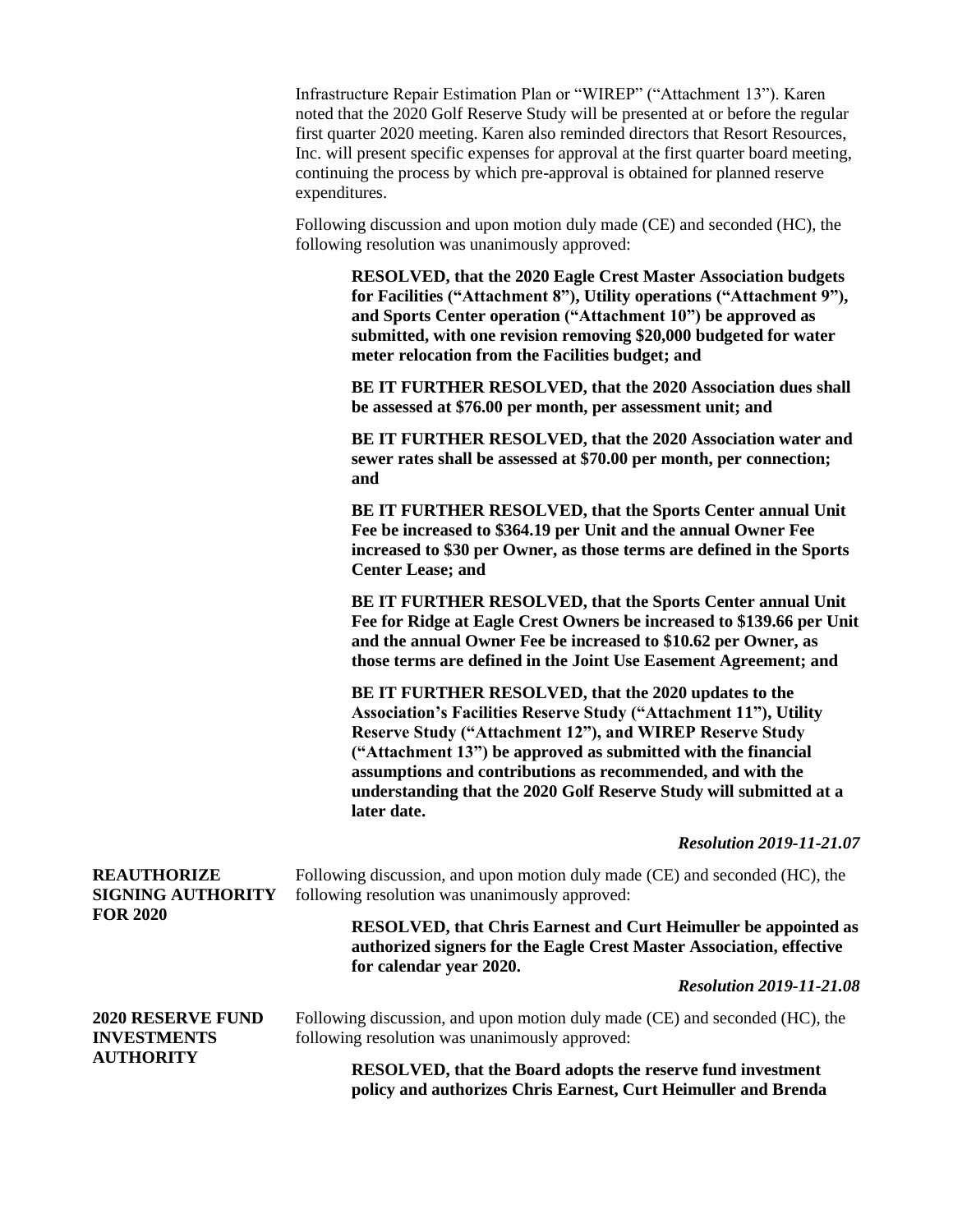## **Tompkins to conduct analysis and placement of Eagle Crest Master Association reserve funds, effective for calendar year 2020.**

## *Resolution 2019-11-21.09*

| <b>UNFINISHED</b><br><b>BUSINESS</b>                           |                                                                                                                                                                                                                                                                                                                                                                                                                                                                                                                                                      |
|----------------------------------------------------------------|------------------------------------------------------------------------------------------------------------------------------------------------------------------------------------------------------------------------------------------------------------------------------------------------------------------------------------------------------------------------------------------------------------------------------------------------------------------------------------------------------------------------------------------------------|
| <b>SPORTS CENTER</b><br><b>POLICIES DRAFT</b><br><b>UPDATE</b> | Kelsey Rook presented the draft revised Resort Sports Center access<br>policies developed by the Joint Use Systems Evaluation (JUSE)<br>Committee ("Attachment 14"). The Board directed management to ask<br>the JUSE Committee to share their final draft access policies and related<br>exhibits with the Ridge at Eagle Crest Owners Association Board of<br>Directors and to develop a revenue and cost sharing mechanism for guest<br>fee revenue and costs related to software procurement and identification<br>of authorized facility users. |
| <b>WHEEL FUN RENTAL</b><br><b>CONTRACT</b>                     | Directors consented unanimously to table the Wheel Fun Rental contract until the<br>first quarter regular meeting in 2020.                                                                                                                                                                                                                                                                                                                                                                                                                           |
| <b>NEW BUSINESS</b>                                            |                                                                                                                                                                                                                                                                                                                                                                                                                                                                                                                                                      |
| <b>ECMA LANDSCAPING</b><br><b>CONTRACT</b>                     | Hannah Henson presented the First Amendment to Supplemental Agreement to<br>Amended and Restated Management Agreement ("Attachment 15") which details<br>the landscaping services contract between ECMA and Eagle Crest Management.                                                                                                                                                                                                                                                                                                                  |
|                                                                | Following discussion, and upon motion duly made (CE) and seconded (HC), the<br>following resolution was unanimously approved:                                                                                                                                                                                                                                                                                                                                                                                                                        |
|                                                                | <b>RESOLVED, that the Board accepts the recommendation of the</b><br><b>Contracts Management Committee and awards the landscape</b><br>maintenance contract to the Eagle Crest Management Landscaping<br>division for a period of three years, with the fee schedule amended to<br>define the annual growing season as April $1 -$ October 15, and<br>authorizes the Board President to sign said contract on behalf of the<br><b>ECMA Board.</b>                                                                                                    |
|                                                                | <b>Resolution 2019-11-21.10</b>                                                                                                                                                                                                                                                                                                                                                                                                                                                                                                                      |
| <b>ECMA POOLS AND</b><br><b>SPAS CONTRACT</b>                  | Hannah Henson presented the Supplemental Agreement – Pools and Spas to<br>Amended and Restated Management Agreement ("Attachment 16") which details<br>the pools and spas services contract between ECMA and Eagle Crest<br>Management.                                                                                                                                                                                                                                                                                                              |
|                                                                | Following discussion, and upon motion duly made (CE) and seconded (HC), the<br>following resolution was unanimously approved:                                                                                                                                                                                                                                                                                                                                                                                                                        |
|                                                                | <b>RESOLVED, that the Board accepts the recommendation of the</b><br><b>Contracts Management Committee and awards the pools and spas</b><br>service contract to the Eagle Crest Management Pools and Spas<br>division for a period of three years and authorizes the Board<br>President to sign said contract on behalf of the ECMA Board.                                                                                                                                                                                                           |
|                                                                | <b>Resolution 2019-11-21.11</b>                                                                                                                                                                                                                                                                                                                                                                                                                                                                                                                      |
| <b>TENNIS</b><br><b>INSTRUCTION</b><br><b>SERVICES</b>         | The Board reviewed the First Amendment to Tennis Instruction Services<br>Agreement ("Attachment 17") for tennis pro instruction at the Resort Sports<br>Center.                                                                                                                                                                                                                                                                                                                                                                                      |